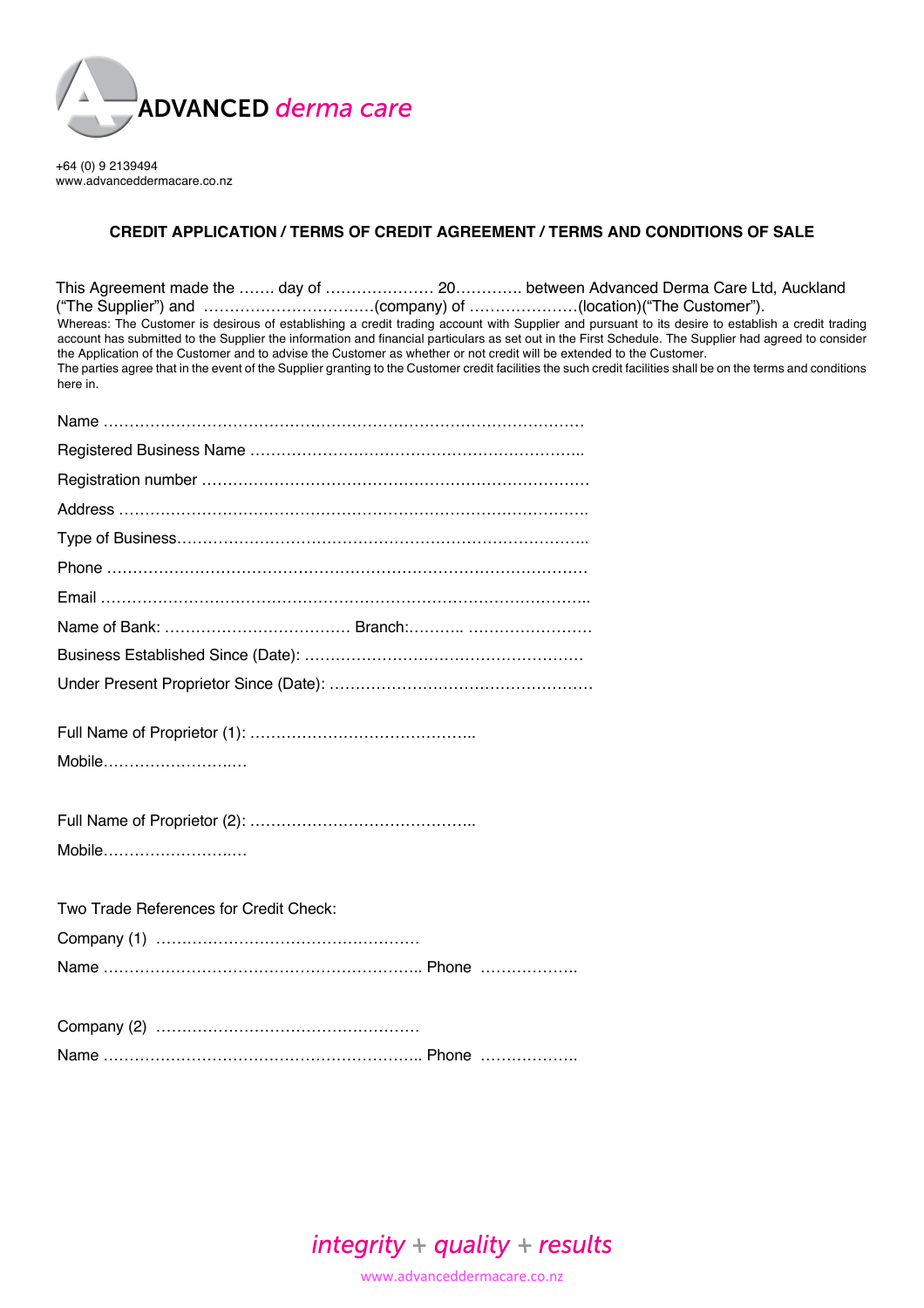### **Personal Guarantee**

I/We in consideration of ADVANCED DERMA CARE LIMITED ("The Supplier") Agreeing to supply (Registered Name)…............................................................("The Customer")

with goods on credit hereby jointly and severally agree with the Supplier as follows:-

- 1. I/We hereby guarantee the due performance of the Terms of this Agreement and the Terms and Conditions of Sale attached appearing by the Customer and I/We hereby guarantee to you the payment of any monies advanced by way of credit.
- 2. This Deed shall be a continuing guarantee to the Supplier for the debts whatsoever and whensoever contracted by the Customer with the Supplier in respect of goods to be supplied to it.
- 3. The Supplier shall be at liberty without notice to me/us at any time and without in any way discharging me/us from any liability hereunder to grant time or other indulgence to the said customer and to accept payment for it in cash or by other means of negotiable instrument and to treat me/us in all respects as though I/We were jointly and severally liable with it to
- the Supplier instead of being merely surety for it.
- 4. The customer agrees to fully comply with the Supplier's terms and conditions of trade.

**Specific Terms Of Credit** (The Supplier to delete the clauses do not apply) :

- 1 Invoices payable in 7 Days from date of invoice.
- 2 Invoices payable in 30 Days from date of invoice.
- $3$  Invoices payable on the 20<sup>th</sup> of the months following the date of invoice.

The customer hereby acknowledges receipt of a copy of the agreement and upon acceptance by the Supplier by the way of notice or the supply of goods or services and having read agrees to be bound by terms of agreement.

Signature Proprietor 1: …………………………………………………… Print Name: ………………………………………………………………..

Signature Proprietor 2: …………………………………………………… Print Name: ………………………………………………………………..

## **Terms of Credit Agreement**

- 1. The Customer hereby warrants that the information supplied for the purpose of obtaining credit is accurate.
- 2. The Customer warrants that the person(s) signatures on this Agreement and duly authorized by the Customer to apply for credit and execute this Agreement.
- 3. The Customer agrees to adhere to the terms and conditions of this Agreement.
- 4. In the event of the Supplier granting credit facilities to the Customer then the following terms shall apply:
	- a) All accounts are to be settled in full within the Terms and Conditions of Sale of the Supplier.
	- b) That should the Customer default in the payment of any monies due under this Agreement then all monies

due to the Supplier shall immediately become due and payable and shall be paid by the Customer within SEVEN (7) days of the date of demand

#### AND

the Supplier shall be entitled to charge an administration fee of 10% per month of the outstanding amount.

c) Any expense, costs or disbursements incurred by the Supplier in recovering any outstanding monies including debt collection agency fees and solicitor's cost shall be paid by the Customer. Providing that those fees do not exceed the scale charges as charged by that debt collection agency/solicitor.

d) The Supplier shall be entitled without notice to terminate any credit arrangement with the customer.

e) The Supplier shall be entitled at any stage during that continuance of this Agreement to request such security or additional security as the supplier shall in its discretion think fit and shall be entitled to withhold supply of any goods or credit arrangements until such security or additional security shall be obtained.

# $integrity + quality + results$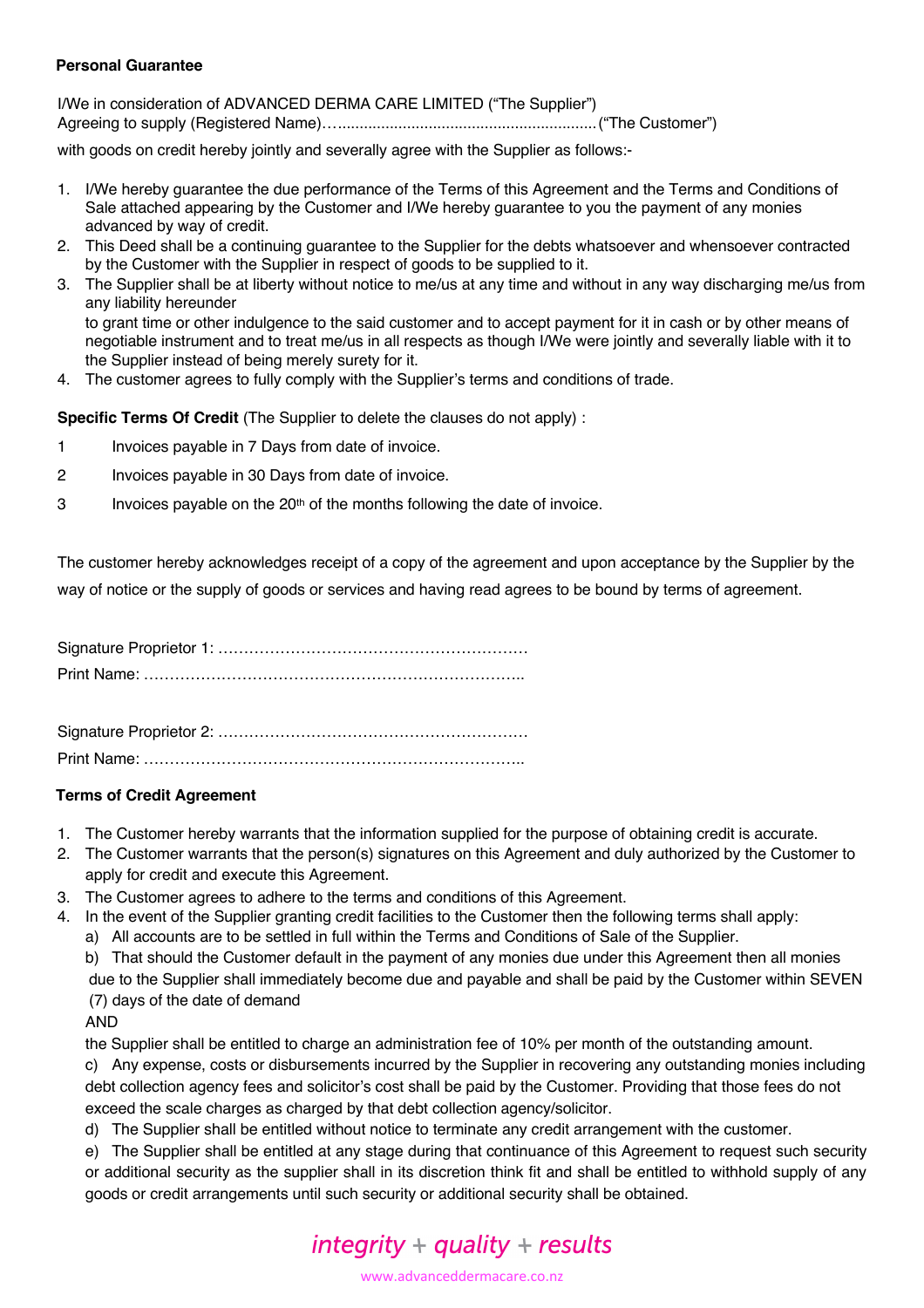- 5. The Customer hereby acknowledges that the goods supplied by the Supplier shall remain the property of the Supplier until the Supplier receives payment in full for same. The Supplier hereby agrees to allow the Customer to deal, sell or trade with the goods in the normal course of business and for the Customer to retain the sale proceeds of such sale or dealing provided that the Customer adheres to the terms and conditions of this Agreement. In the event of the Customer defaulting in any of the terms of this Agreement including the payment of possession of the goods supplied to the Customer by the Supplier, the Customer hereby authorises and allows the Supplier or its representative, servant, agent or employee to enter the premises upon which the goods are housed or stored for the purposes of retaking possession of same and the Supplier shall not be liable for any costs, losses, damages, expenses or any other monies or losses suffered by the Customer as a result of the Supplier retaking possession of the goods.
- 6. The Directors / Shareholders of the applicant do hereby jointly and severally guarantee payment of the account and to enter into the standard form of guarantee used by the Company should such guarantee be required.
- 7. The Directors / Shareholders / Trustees of the applicant do hereby jointly and severally guarantee payment of the account and to enter into the standard form of guarantee used by the Company should such guarantee be required.
- 8. Change of ownership-Registered Particulars- The Customer shall no later than 14 days prior to any proposed change of ownership, change in Registered Particulars, alteration, addition to the shareholding or directorship, notify the supplier of the proposed change and the customer shall notify the Supplier of any change, alteration, or addition to the Supplier and the Customer shall be liable for any goods supplied by the Supplier after such change, alteration or addition unless the Supplier shall have acknowledged by writing acceptance of the intending change, alteration or addition.
- 9. For the purpose of this document the word "Goods" shall mean, all goods and chattels, and all charges for work and labour done, hire charges, fees service charges, repairs, materials, insurance charges of whatsoever nature associated with the supply and manufacture, construction, repair of the goods supplied to the customer and all the terms and conditions of this Agreement shall relate to any charge herein before mentioned imposed by the Supplier to the customer.



www.advanceddermacare.co.nz